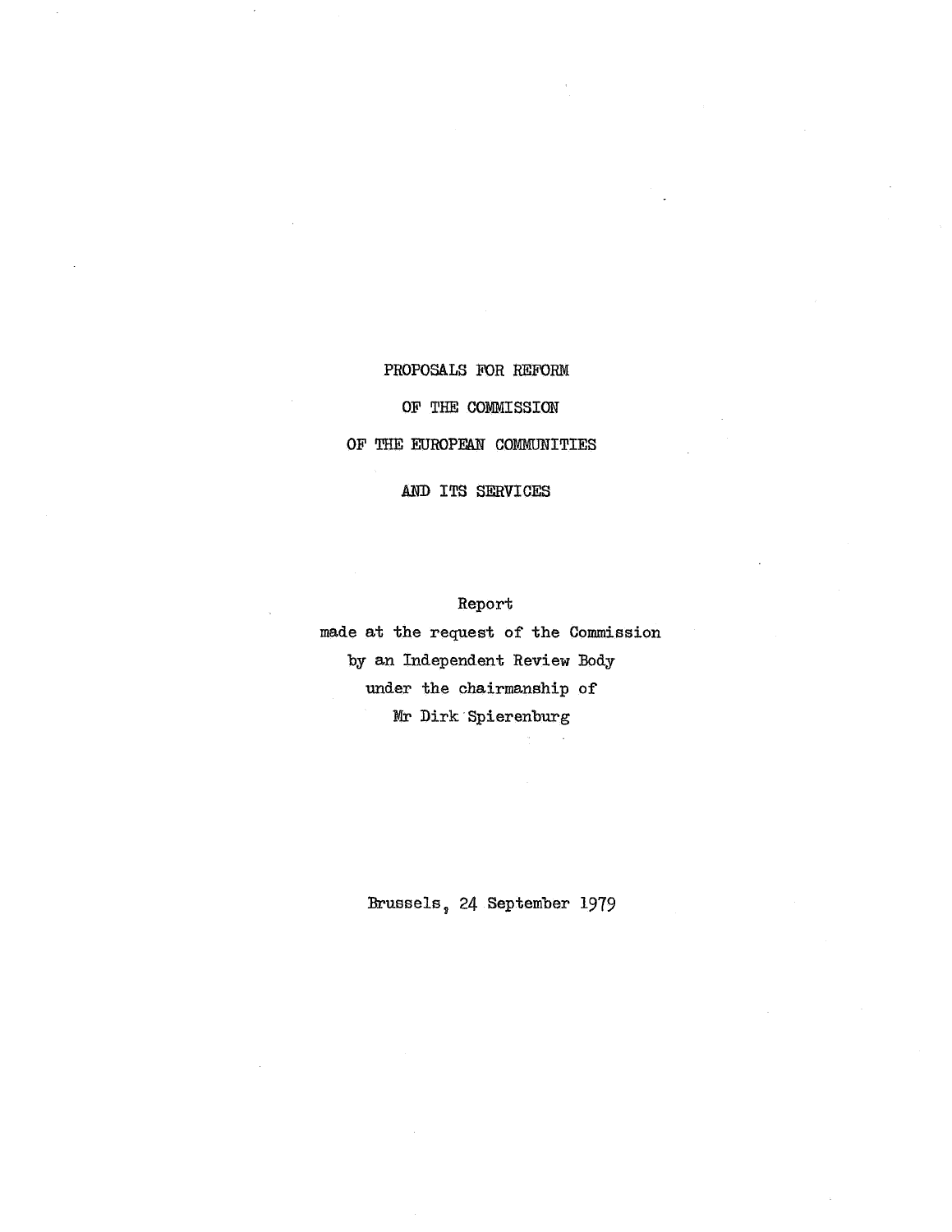### Table of contents

## Preface

 $\frac{1}{2}$ 

|                                                       | Paragraphs  |
|-------------------------------------------------------|-------------|
| Terms of reference and composition of the             |             |
| Review Body                                           | $1 - 3$     |
| Organization of the work                              | 4-5         |
| Layout of the report                                  | $6 - 8$     |
|                                                       |             |
| Part One : General Observations                       | $9 - 25$    |
| Part Two: The Commission and its Services             |             |
| The Commission : role                                 | $26 - 29$   |
| The Commission : portfolios                           | $30 - 32$   |
| The Commission : work-programming and coordination    | $33 - 36$   |
| The Commission : composition                          | $37 - 45$   |
| The Commission : permanence of the proposed structure | 46          |
| The Commission : appointment of Members               | 47          |
| The Services : administrative structure               | $48 - 51$   |
| The Services : position of the Directors-General      | $52 - 54$   |
| The Cabinets : role                                   | 55-57       |
| The Cabinets: staff                                   | 58          |
| The Cabinets : working methods                        | $59 - 61$   |
| Part Three: Administrative Policy                     |             |
| Introduction                                          | 62–65       |
| Efficiency of the organization                        |             |
| Structures and organization of work                   | $66 - 72$   |
| Allocation of staff                                   | $73 - 81$   |
| Careers                                               |             |
| Recruitment                                           | 82-89       |
| Mobility                                              | $90 - 93$   |
| Career development                                    | $94 - 102$  |
| Introduction of outside experience                    | 103-110     |
| Staff structure                                       | $111 - 119$ |
| Other staff categories                                | 120         |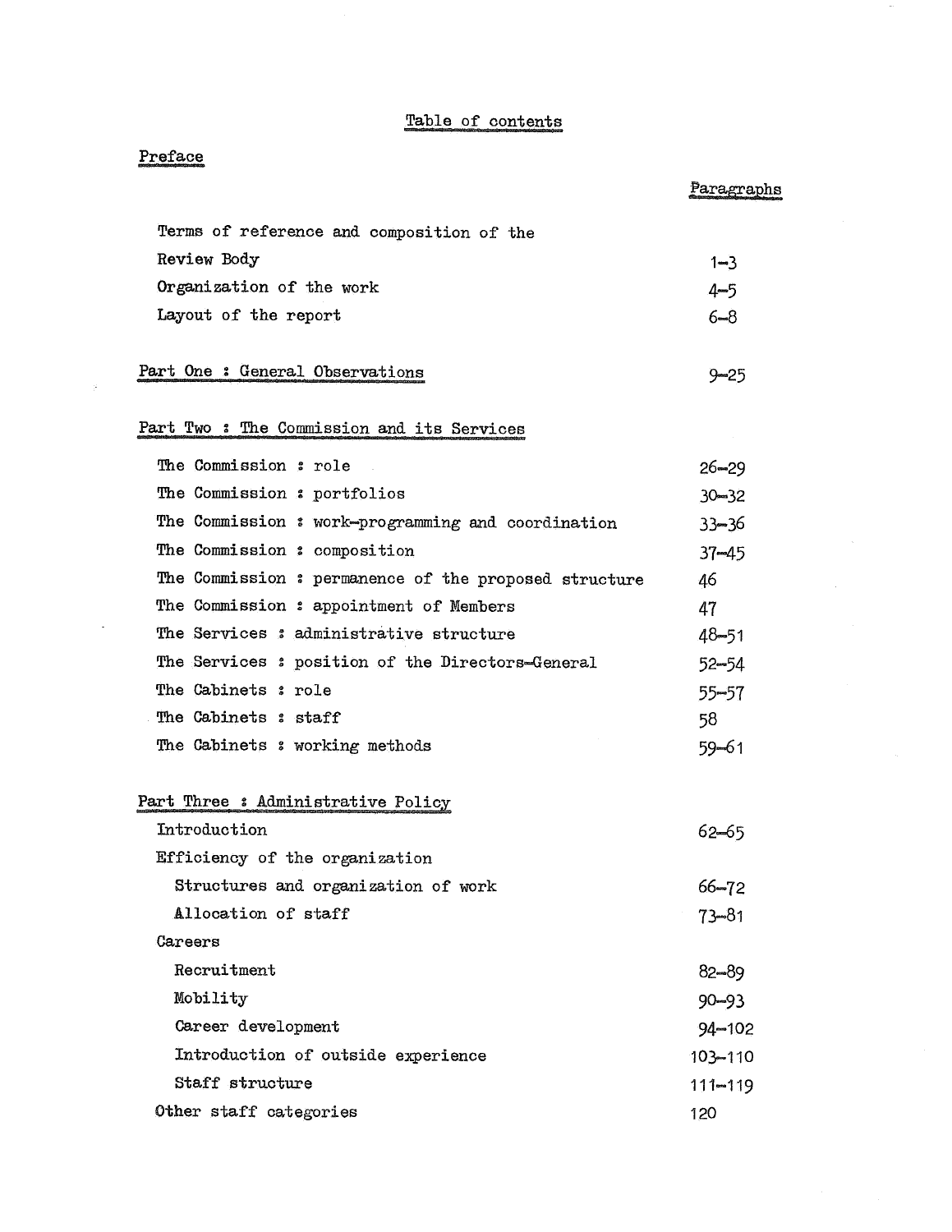#### Preface

#### Terms of reference and composition of the Review Body

1. The Independent Review Body was appointed by the Commission in January 1979 with the following terms of reference:

".... In view of the changing character of the Community and the different categories of task the Commission will face in the 1980s to examine how the Commission<sup>8</sup>s organization and staff resources can best be adjusted to meet future needs, and thus cope with a rapidly changing workload in the light of defined priorities..

- With the objective of maintaining a permanent Community civil service of the highest quality, to examine the ways in which the Commission can further develop its policies in respect of staff recruitment, career development and provisions for retirement.

- 2. Ambassador D.P. Spierenburg chaired the Review Body, and Mr K. Buschmann, Mr P. Delouvrier, Mr G. Petrilli and Mr D. Taverne were appointed members.
- 3. The Review Body was assisted in its work by Mr Noël. Secretary General, Mr Baichère, Director-General for Personnel and Administration, Mr Cardon de Lichtbuer and Mr Verheyden, general Rapporteurs, and Mr Lambert and Mr Olivier, to whom the Review Body entrusted in particular a study on questions of administrative organization.. Mr Nuttall was Secretary..

### Organization of the work

4.. We held meetings on twenty days between February and September 1979, at which we had discussions with Members of the Commission, senior officials and representatives of the Trades Unions and Professional Organizations. In addition, the Chairman and Members of the Review Body individually had many private contacts with a wide range of opinion both inside and outside the Commission , and in particular with Commission staff at all levels..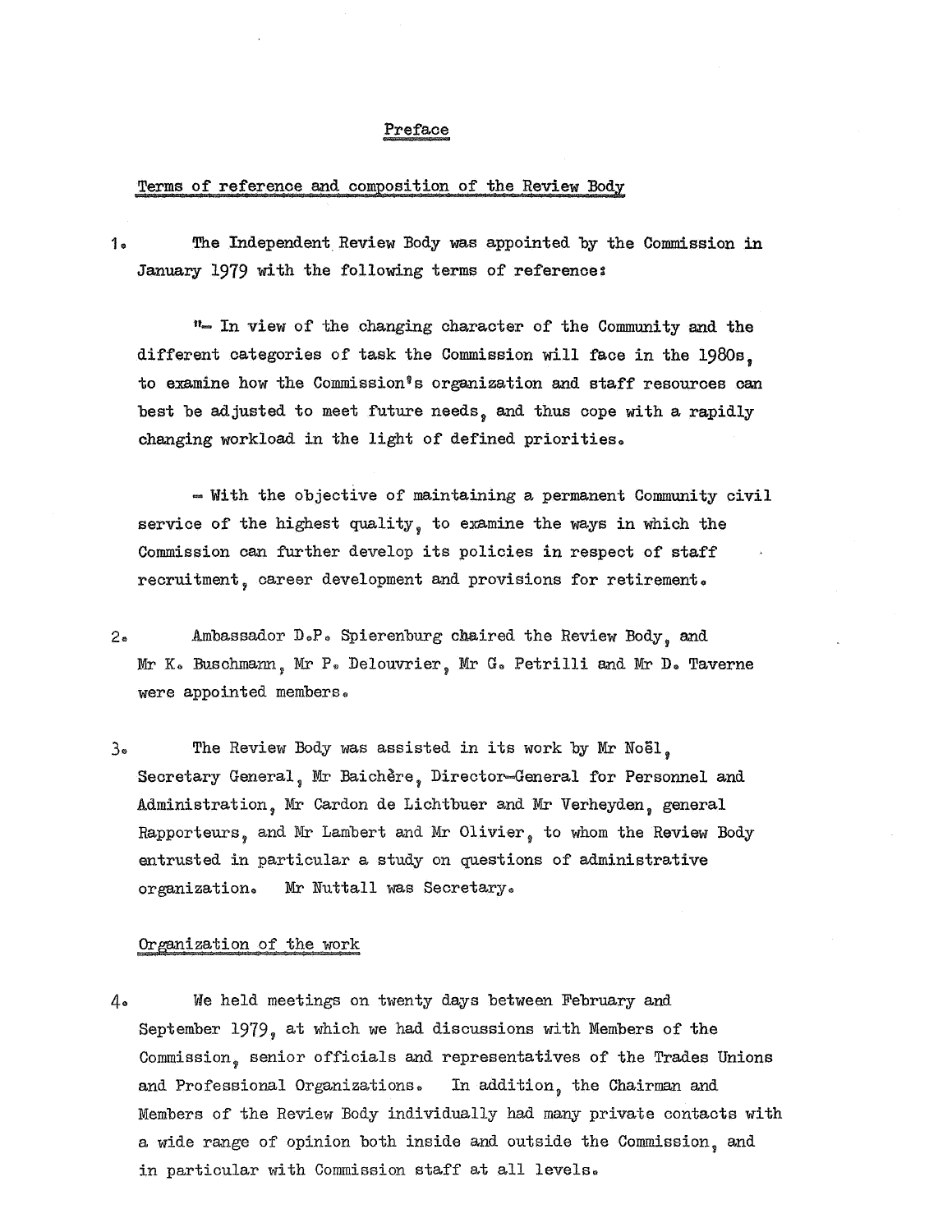5.. Two meetings were held to e:x:change views with the Three Wise Men appointed by the European Council to examine the workings of the Community institutions..

#### Layout of the Report

- 6. The Report is divided into three parts. The first consists of general observations, which give our view of the Commission's fundamental role in the interplay of Community institutions and the effectiveness with which it carries out that role. These observations set out the principles on which are based the second and third parts of the Report, of which the former deals with the organization and structure of the college itself and of its Services, while the latter discusses administrative policy.
- 7.. In the second part of the Report , we recommend keeping the number of Commissioners to a strict minimum , and dividing among them portfolios of comparable weight. The Presidency should be reinforced to allow it to exercise effective coordination of the Commission Services and ensure a better distribution of staff.. The number of administrative units should be reduced, and the position of Directors-General further strengthened..
- $8<sub>o</sub>$ In the third part of the Report , we put forward a package of measures designed to improve administrative efficiency and to give staff more regular career prospects, while ensuring that the Commission can benefit from a current of outside experience. There are also proposals for encouraging mobility of staff among the Commission services and placing greater emphasis on management qualities

 $-2-$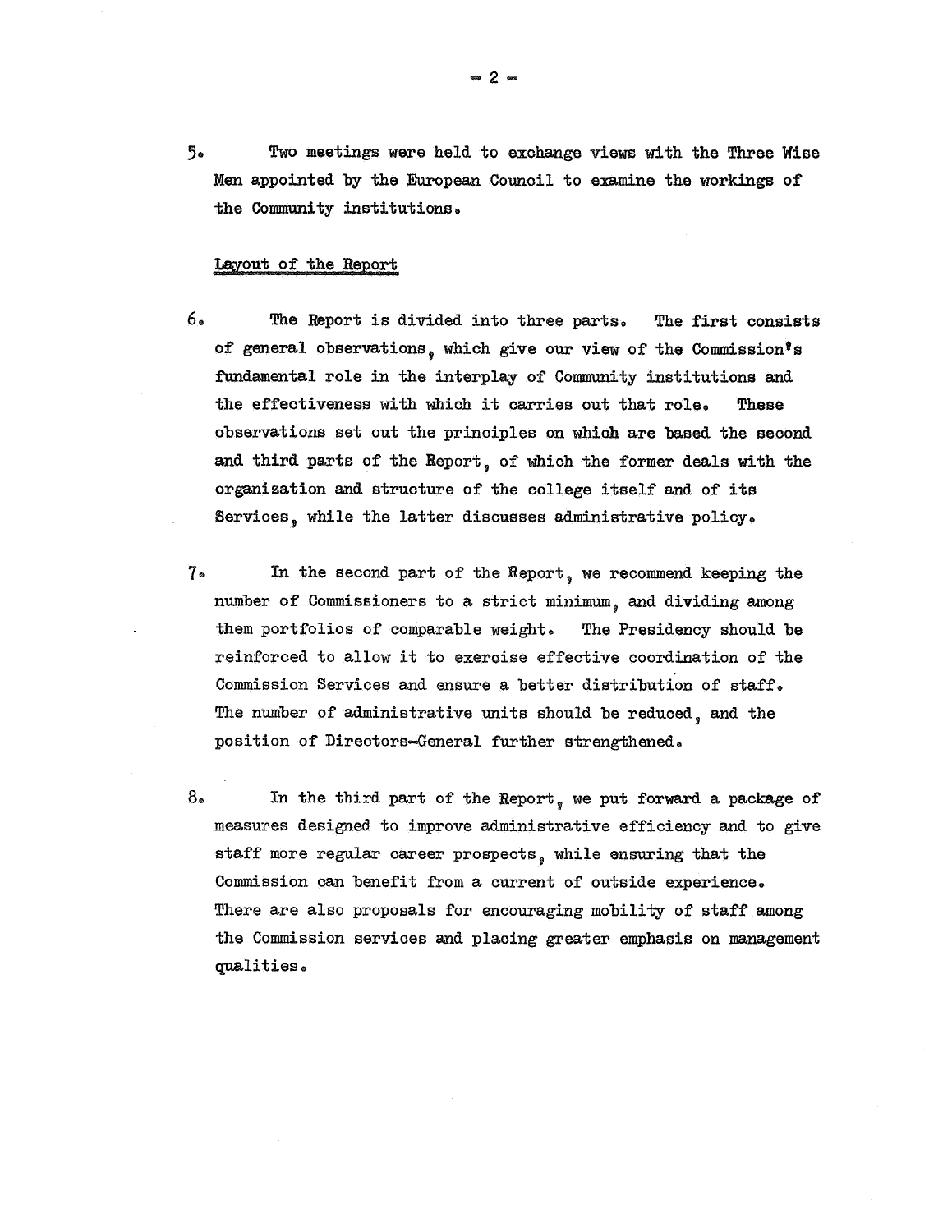#### Part One : General Observations

- 9. The Commission plays a vi tal and unique role among the institutions of the European Community. It must represent the interest of the Community as a whole. That is why under the Treaty it is responsible for making proposals to the Council of Ministers , which cannot deliberate in their absence.. It also administers important areas of Community policy. Whatever view is held about the future development of the Community, it is in everyone<sup>t</sup>s interest that the Commission should perform its many tasks efficiently and effectively..
- 10.. In order to carry out these tasks , the Commission is assisted by an Administration whose structure and organization are inevitably complex. It is staffed by officials from nine different countries with their own traditions and styles of administration, and works in six different languages. Among these different factors the Commission seeks to preserve some kind of balance, and to forge the officials into a European civil service. Moreover, the Commission depends for the resources which it needs to perform its tasks on the Council and on Parliament , which authorize , not an overall appropriation for staff expenditure, but a specific number of posts at different levels.
- 11.. The total number of Commission employees is smaller than is generally realised. Excluding staff paid from research appropriations, it amounts to  $8.300$  officials, of whom some  $40\%$ are directly or indirectly concerned with linguistic work\*. Taken as a whole, these numbers do not seem excessive when compared with national central administrations..
- 12.. In carrying out its work the Commission is therefore subject to a number of constraints. In spite of these, and of the inherent difficulties of its task, one should not underestimate the success of the Commission in fulfilling its duties under the Treaty. These results could not have been obtained without a generally devoted and

- 3-

See Annex I.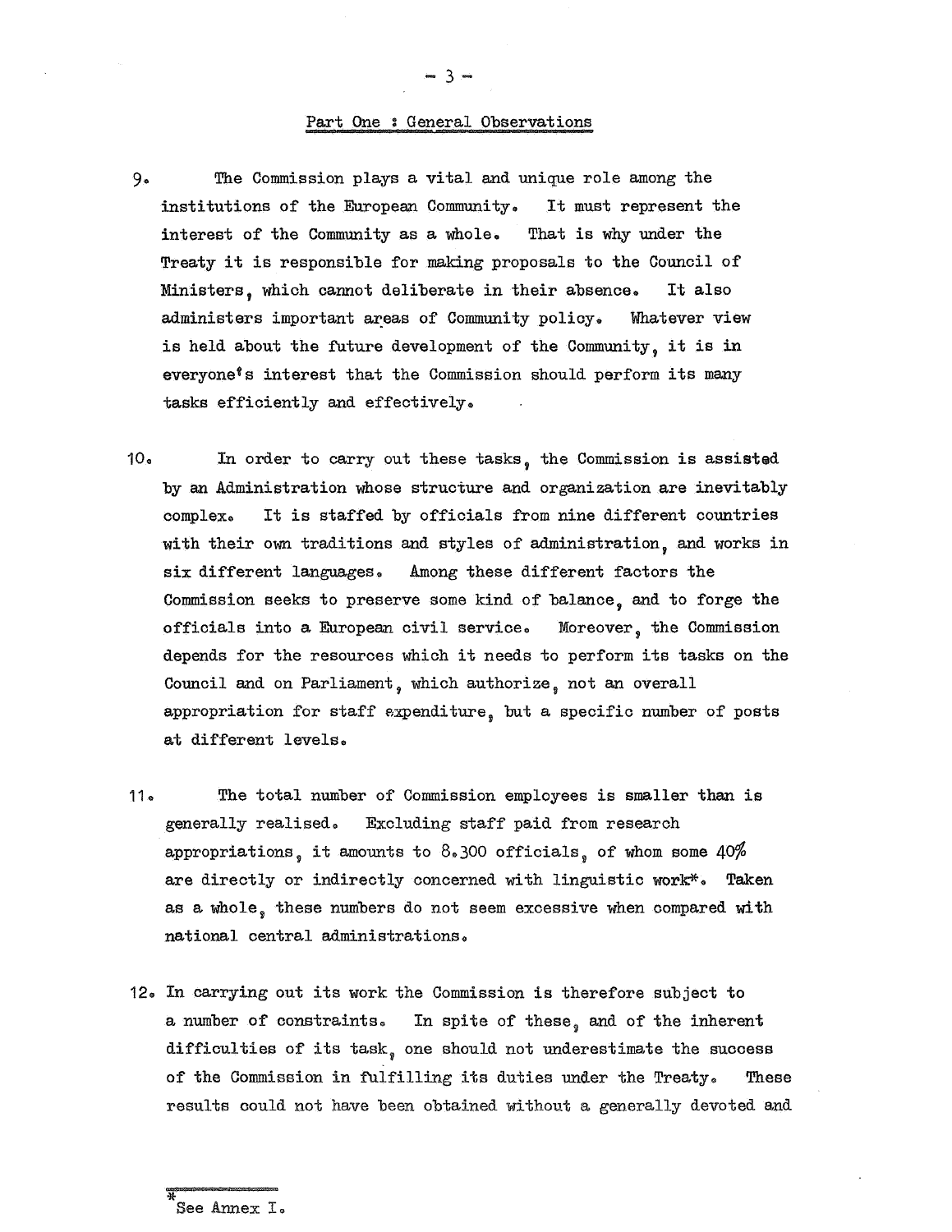capable staff. In the years since the founding of the Community the proposals worked out by the Commission have led to the customs union, the common agricultural policy, free movement of persons and the common commercial policy.. The Commission has applied an effective competition policy.. It has played an important part in the GATT negotiations and made an essential contribution to the new type of relationship which has been evolved with developing countries.. The present Commission, and more particularly its President, have been tireless in urging greater monetary cooperation, and it is of great poli tical importance that through its President the Commission takes part in the European Council and the economic summits..

- 13.. But these remarkable successes should not blind us to the fact that over the last ten years the Commission's influence, effectiveness and reputation have declined. This has been partly for external reasons, which lie principally in a change in the political and economic environment, and which are not the concern of this Report.
- 14. Some of the difficulties the Commission faces are outside its control; we have referred to them in para. 10. Other constraints derive from the nature of the college itself. Its members have widely varying political 'backgrounds , are not likely to know each other personally before their appointment and do not necessarily complement each other. Finally, the President of the Commission can control them only to the extent of his personal authority. since he is only primus inter pares.
- 15.. Nevertheless there are internal weaknesses , of which the present Commission is well aware; hence the appointment of our group to review its organization and workings and suggest reforms..
- 16.. We have found that there is a certain lack of cohesion in the college of Commissioners, an imbalance between portfolios. insufficient coordination among senior officials , a maldistribution of staff between departments , and. shortcomings in the career structure of the civil service of the Commission. The fact is that the Commission is being managed in a manner and with techniques which are inappropriate in present circumstances and can only be more so after further enlargement.

 $-4 -$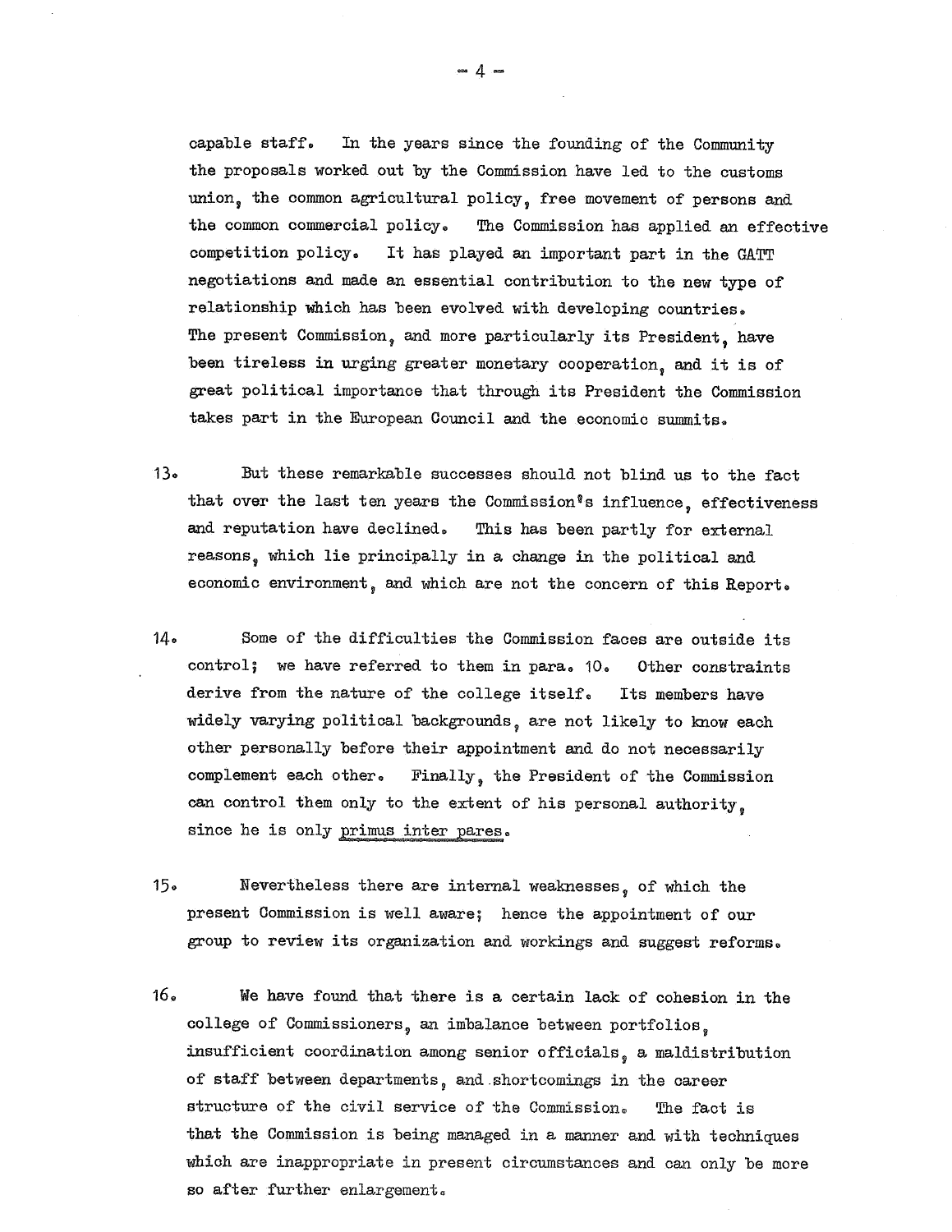- 17 .. Since the entry into the Community of Ireland, Denmark and the Uni ted Kingdom and the increase in the number of Commissioners from 9 to 13, the importance and workload of the portfolios given to the different Commissioners have inevitably varied. Some portfolios have grown in importance. Others, some newly created, have not yet realised their full potential.. This imbalance in the importance of different portfolios is not conducive to the cohesion of the college. At the same time there has been a tendency for responsibilities to be personalised and the outside world has sometimes 'been left with an impression that the Commission as such lacks a sense of collective purpose and a taste for joint action, with the consequence that priorities and selectivity in the development of the Commission's programme of work are not as clearly established as they should be.
- 18. The lack of adequate coordination among Members of the Commission and a certain lack of encouragement from them for central coordination and planning among senior officials are particularly evident. The result has been a lack of structural coordination among Directors-General and a growing emphasis on the roles of the personal staffs of Commissioners..
- 19. While the total amount of work has inexorably grown, the distribution of staff between Directorates-General does not accurately reflect the differential growth of departmental burdens.. A reallocation of staff between Directorates-General , and sometimes even between Divisions wi thin Directorates-General , has proved difficult to achieve, and has intensified the problem of a lack of mobili ty on the part of officials.
- 20.. Furthermore , for reasons of the distribution of age based on the accident of time at which they were recruited, relatively few top civil servants will retire in the next six years. As a result, prospects for promotion are at present poor and morale has inevitably suffered.

 $-5-$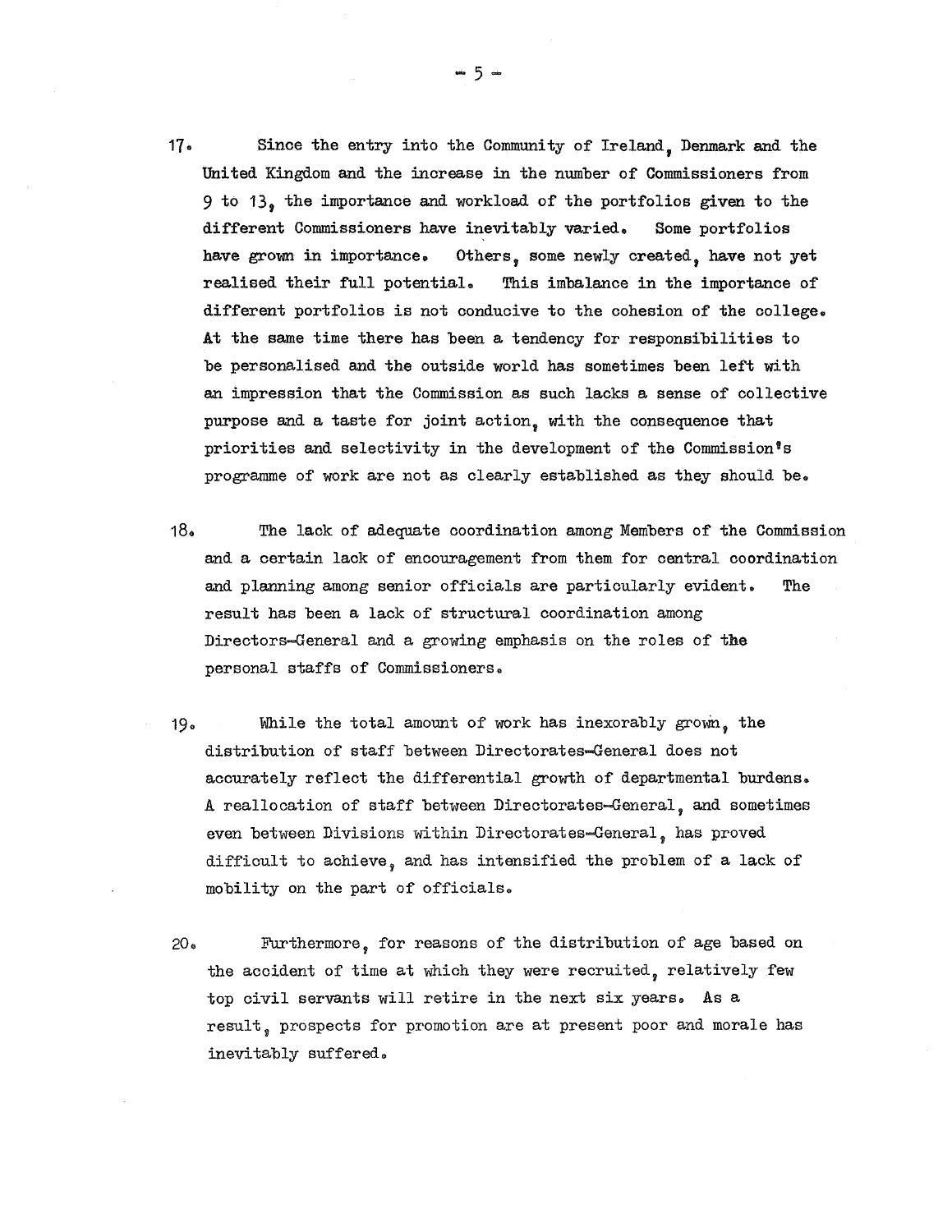- 21.. Other factors affect morale.. Managerial inadequacies in the Commission Services inevitably lead to dissatisfaction among the staff. The failure of the Council to adopt proposals which have required months of hard work to prepare is the source of much frustration. Finally, the limited scope of many officials' work and their excessive specialisation, their lack of information about Commission poliqy in general and especially the feeling that they are too remote from the decision makers, all act as disinoentives..
- 22. We believe that these weaknesses need to be urgently remedied. The energy crisis provoked by difficulties in the supply of oil, inflation, unemployment and the restructuring of industry forced by the emergence of rapidly developing countries are presenting the world in general and our countries in particular and the Community institutions with unprecedented problems. Moreover, the imminent enlargement of the Community can only complicate the difficulties..
- 23. As regards the most noteworthy developments which have occurred in recent years in the institutional structure of the Community  $$ the creation of the European Council and the direct election of the European Parliament - they have in no way changed the tasks and the powers entrusted to the Commission by the Treaty..
- $24.$  For all these reasons, the Commission must be able to act as a real college, strong, resourceful and efficient, in order to be in a position to play its full part in the dialogue with the Council and the Parliament..
- 25.. The reforms we propose in this report will have to be decided on by a variety of Community bodies. We commend them for urgent implementation to the Commission, the governments of the Member States and the representatives of the people of the Community in the European Parliament..

 $-6 -$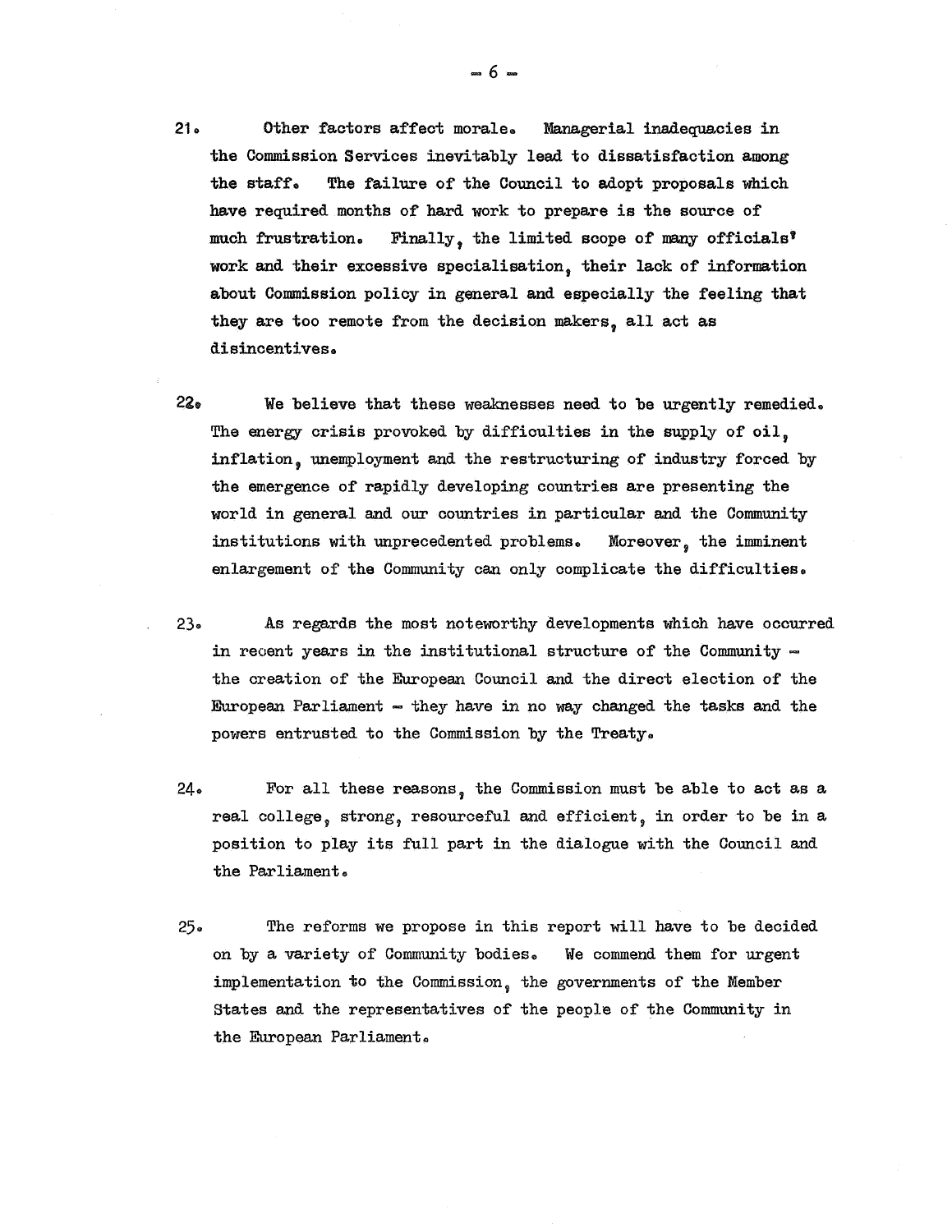#### The Commission : role

- 26. The ability of the Commission to carry out successfully the duties assigned to it by the Treaties, and in particular to exercise its powers of initiative, is, then, of supreme importance.  $Enlargement of the Community may multiply adminititative problems.$ but it must not be allowed to weaken the exercise of these powers.
- 27. The Commission exercises its powers of initiative by making formal proposals to the Council. In formulating these proposals it can ask the opinion of government officials, industry and the Trades Unions, but must ensure that these discussions do not turn into prenegotiations in which the proposals lose their specific nature and already become compromises at this stage.. The real debate begins within the Council on the basis of formal proposals from the Commission as provided for in the Treaty. Informal discussion papers , such as the Commission has tended to send to the Council in recent years, should only be resorted to in order to give a coherent general explanation of a new policy which is then given concrete form through a series of formal proposals. The Commission may, of course, amend its proposals after they have been sent to the Council, but even so should avoid compromise for its own sake..
- 28. In order to put its proposals in a general perspective, the Commission must draw up, in the work programme it presents to the European Parliament , specific objectives and priori ties to be reviewed at regular intervals. It must indicate the policies it intends to follow to attain these objectives as well as the means which it will require.
- 29.. The Commission must act as a college. This means that on all important matters decisions can only be taken following a debate in the college, and they commit the Members of the Commission. At the same time, the Commission must be aware of the political role conferred on it by the Treaties , its responsibility as their guardian and its duty to explain continuously to public opinion the

- 7-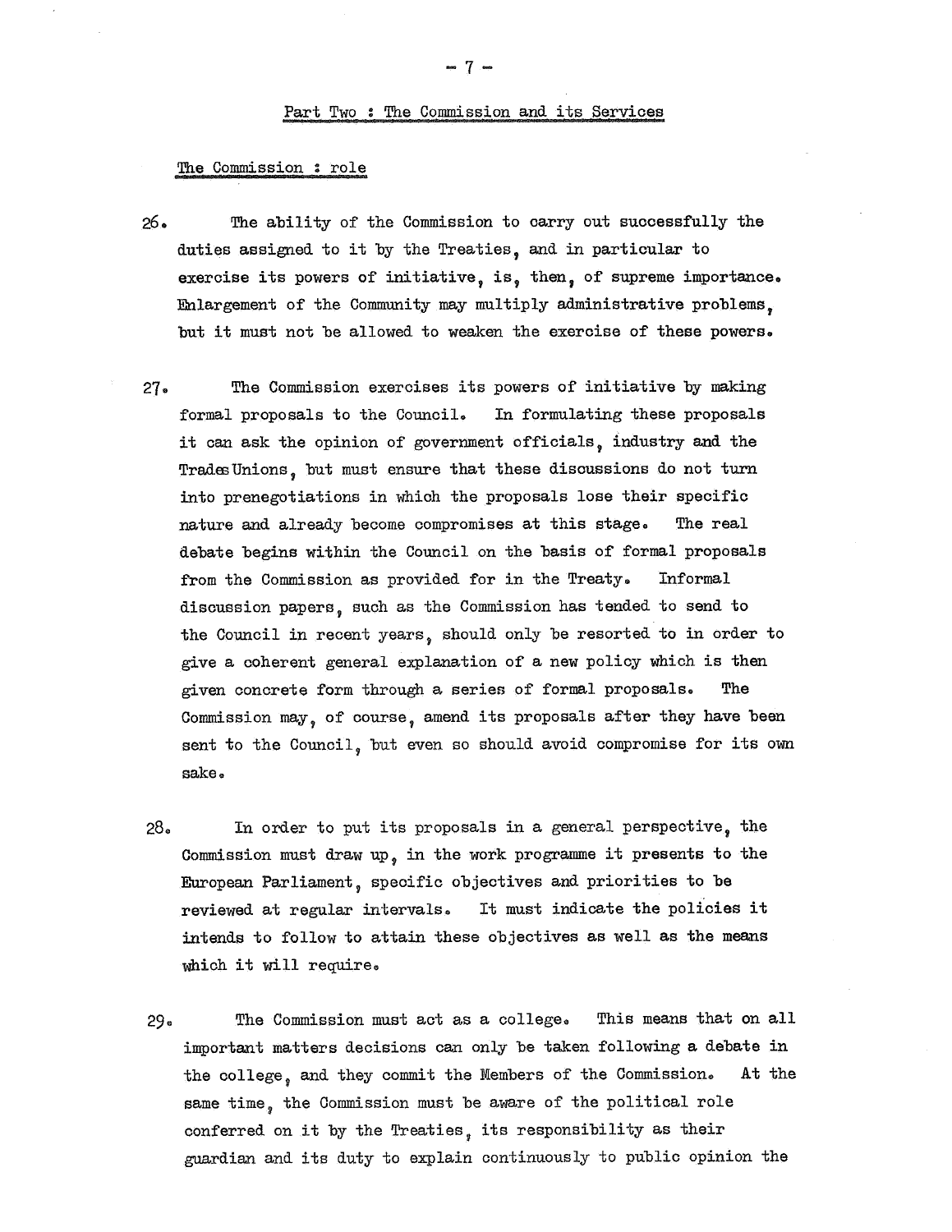decisions which are taken. This is the only way in which the Commission can lose its present technocratic image.

#### The Commission : portfolios

- 30.. The Commission organizes its work by assigning portfolios to its Members; in other words each Commissioner is responsible for a given sector and thus for the corresponding services. The number of portfolios has therefore varied with the number of Members of the Commission.. Each time a new Commission has been appointed , the make-up of the portfolios has given rise to protracted discussion resulting in a redistribution of portfolios, which have been of unequal weight. These fluctuations have led to uncertainty about where services belong, with damaging effects on their efficiency.
- 31. The system of portfolios is not in question, and indeed seems to be the only sensible way of organizing the work of the Commission and of its Services. But the number of portfolios cannot be increased indefinitely without losing coherence. For the system to work smoothly, duties must be shared out more or less equally among Commissioners (to avoid internal friction and frustration) and the division of portfolios must be stable. This is not the case today.
- 32. Some portfolios, like external relations and agriculture, are clearly homogeneous and of considerable importance.. If the other portfolios are to be of comparable importance , their number must be limited. We have made a careful examination of ways of dividing up the Commission's present areas of activity. This has shown that in a Community of Nine, soon to become Ten, there is not scope for more than eight portfolios of sufficient content. When Spain and Portugal join, there could be a small increase in this number especially since the workload and importance of some services are likely to grow. In that case, there should not be more than ten portfolios. To create artificially a greater number would mean that some portfolios would be lightweight, and would introduce a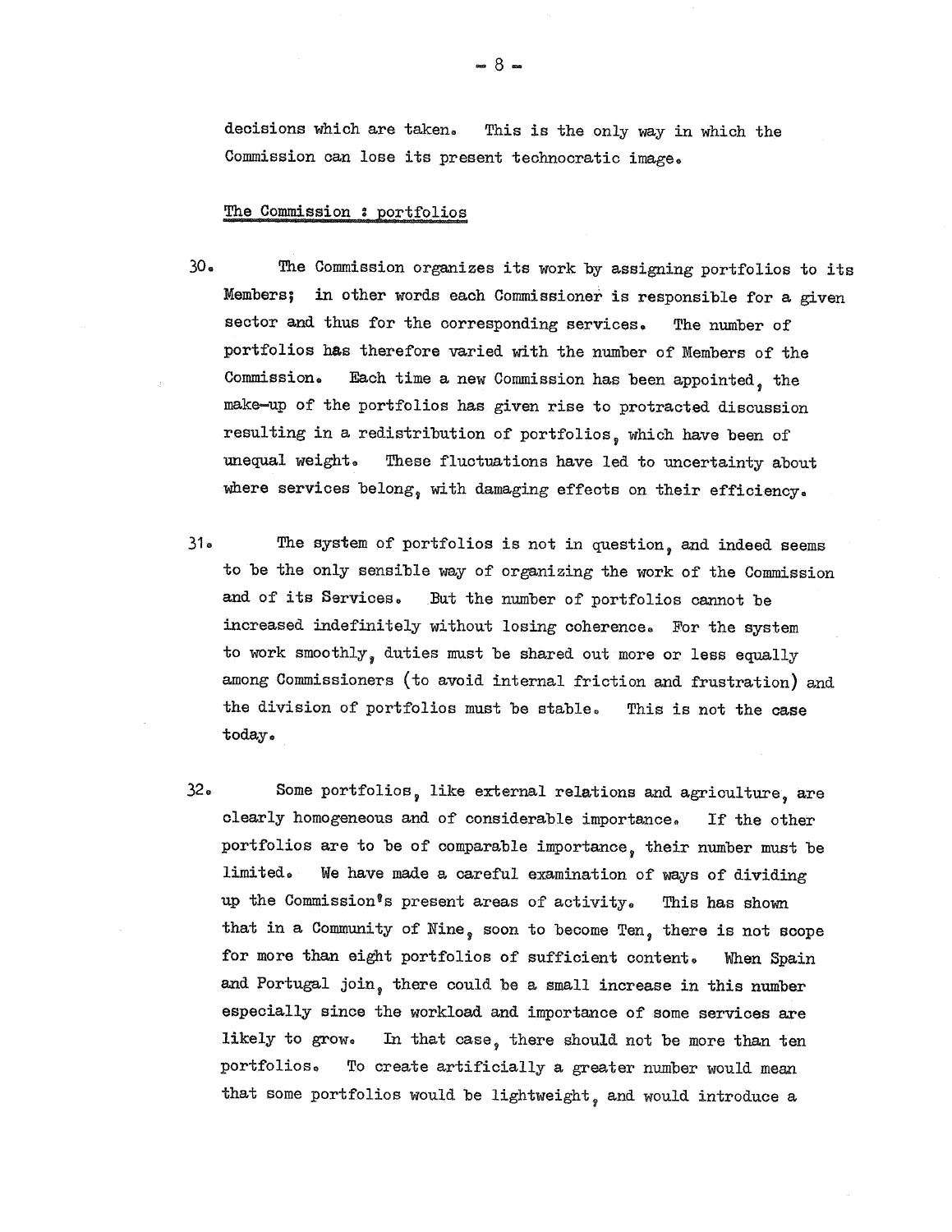distinction between first- and second-class portfolios. In addition, the greater the number of portfolios, the more difficult coordination becomes , whereas good coordination is essential for the efficient operation of the college.

#### The Commission : work-programming and coordination

- 33. If the portfolio system is not to weaken the collegiate nature of the Commission, it must be accompanied by strong coordination procedures and proper machinery for arbitrating between the claims of competing sectors. Coordination within the Commission itself is at present insufficient. It cannot be replaced by coordination at administrative level, which is then too often a formality and takes place at too late a stage in the decision-making process..
- 34. Effective coordination at the political level can be achieved by systematic and permanent working parties of Commissioners with the participation of Services. This has been tried in various forms but, since the merger of the executives in  $1967$ , has not given the results hoped for , because of the heavy workload of Members of the Commission and because no-one was made officially responsible for seeing that coordination actually took place.
- 35.. These drawbacks could be remedied by a Presidency actively responsible, with the right organizational backing, for directing ooordination.. This has never been tried as a regular system although successive Presidents have intervened when no agreement can otherwise be reached. However, to achieve systematic, day-to-day coordination, involving Commissioners and Services alike would place too great a personal burden on the President, who must also devote himself to the other tasks of the Presidency, which are becoming more and more onerous as the Community develops.
- 36. The President should therefore be assisted by a Member of the Commission who alone would exercise the functions of Vice-President.. They would together form a strengthened Presidency, which would improve the allocation of resources , make for a better selection of

- 9-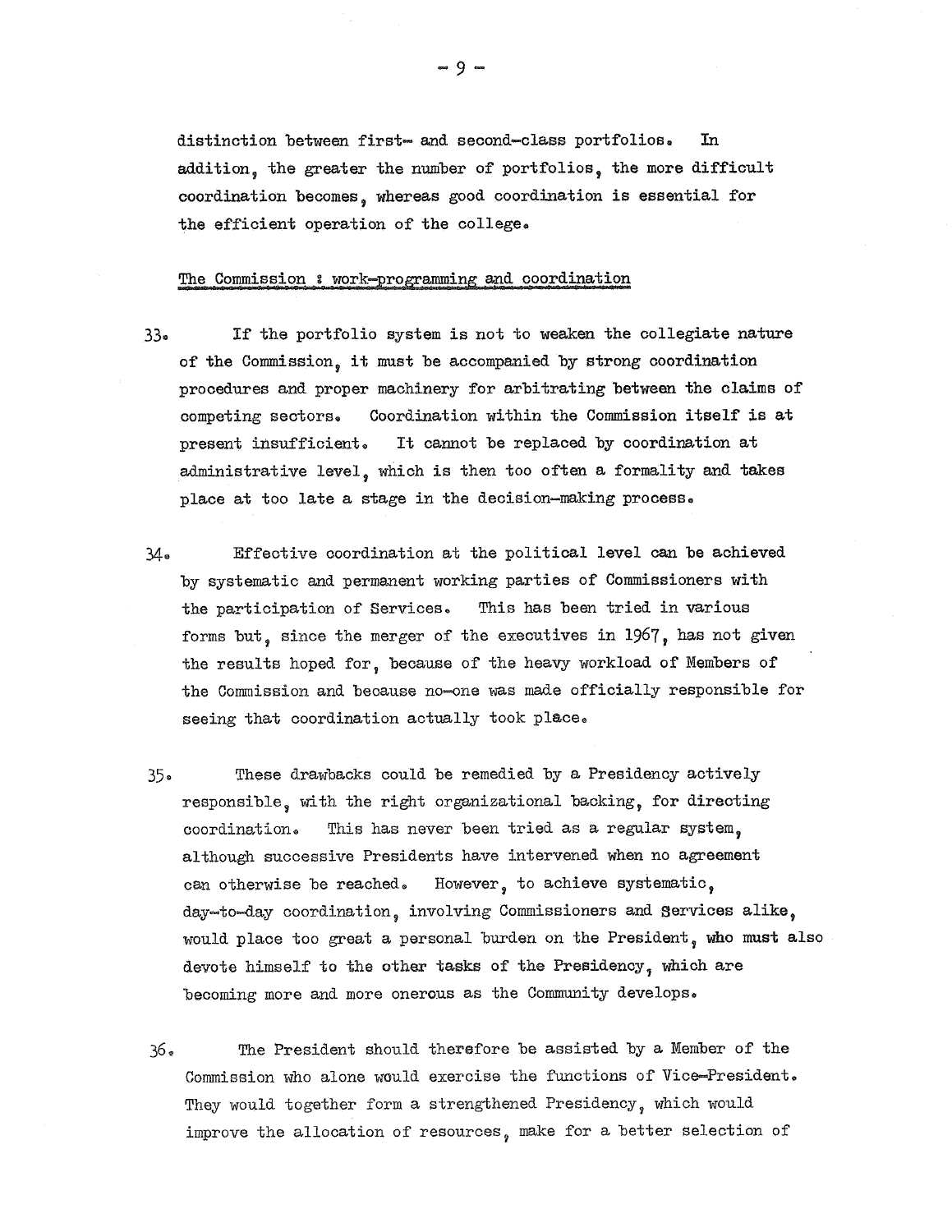priorities and improve the general functioning of the Commission.. They would control all horizontal services. How the various tasks were shared out between them would depend on the personal preferences of the two individuals , but it would be logical for the President to be responsible for presiding over the Commission and representing it in important matters both inside and outside the Community and for the Vice-President to be responsible for work programming, coordination and supervision of the organization (matching of available resources with work to be done).. He would also be the permanent deputy to the President. The Vice-President's key role would be his responsibility for coordination. The right procedures for this will have to be worked out and approved by the Commission; they will include frequent meetings with Commissioners and Directors-General, and the flexible use of ad hoc working parties on major topics.

#### The Commission: composition

- 37.. We note that Article 10 of the Merger Treaty provides that the Commission must include at least one national of each of the Member States , but may not include more than two members having the nationality of the same State. The number of Members of the Commission, at present fixed at thirteen, may be altered by the Council acting unanimously.
- 38.. Immediately before 1973 , the Commission was composed of nine Members with eight portfolios , there being two Members of the Commission from each of the larger Member states. At the first enlargement, this principle was continued by adding two Commissioners from the United Kingdom and one each from Denmark and Ireland. These thirteen Members share twelve portfolios. (The President does not normally have a portfolio of his own.) If the same principle continues to be applied in the future, the enlargement of the Community to include Greece, Spain and Portugal will lead to a Commission of seventeen Members (of whom one would be Greek, two Spanish and one Portuguese) sharing sixteen portfolios.

39. We believe that such a large Commission would be undesirable.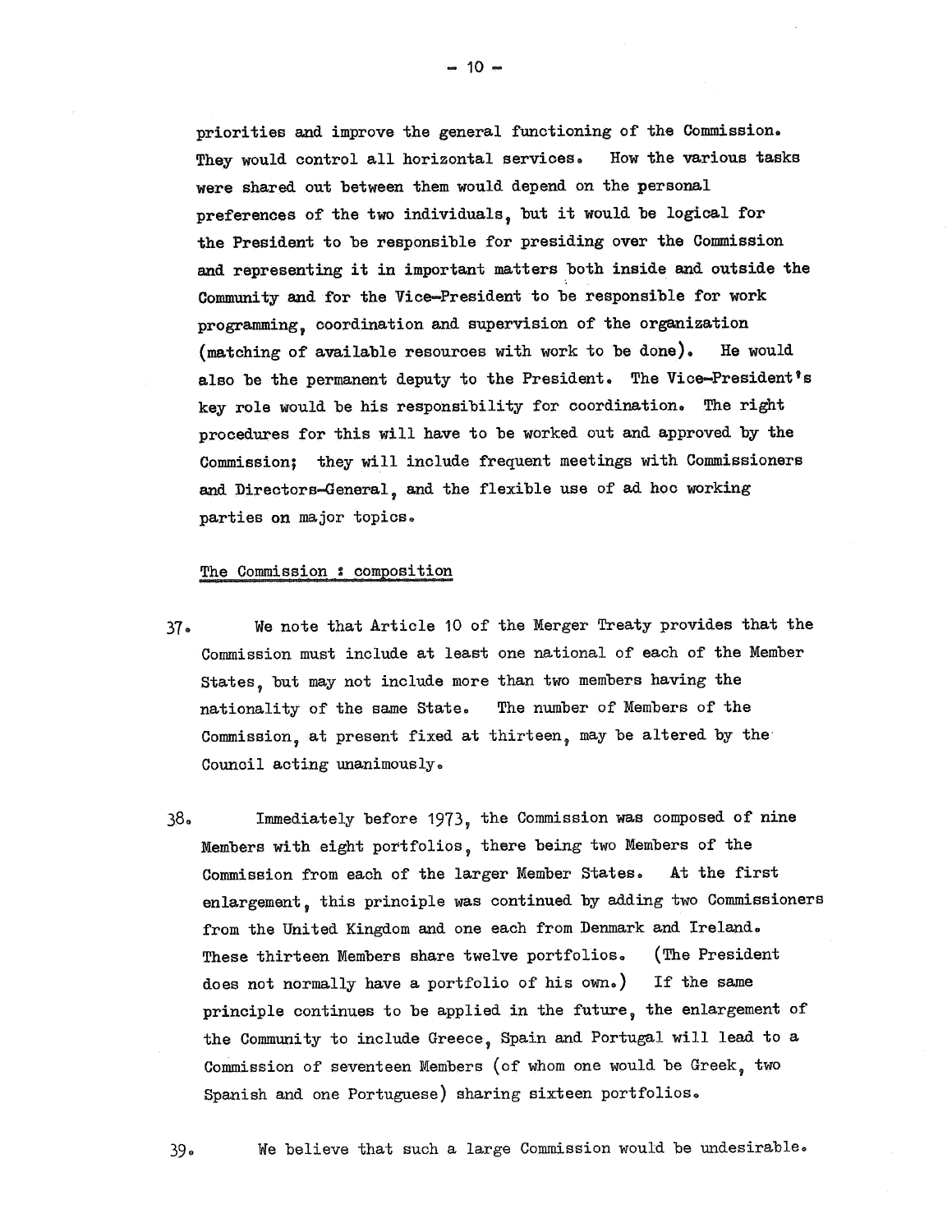A Commission of fewer Members is preferable because:

- (i) a smaller Commission will ensure better coordination;
- $(ii)$  it will enable matters to be more thoroughly discussed and facilitate clear conclusions;
- (iii) it can constitute a genuine team and allow its Members to have a better personal knowledge of each other, thus creating a better collegiate spirit;
- (iv) it will project a better image of itself;
- $(v)$  for the reasons we have already given, it will not be possible in a Community of Nine or Ten to create more than eight portfolios of genuine content and equal weight to be divided among the Commissioners (leaving aside the functions of President and Vice-President), nor later in a Community of Twelve to create more than ten portfolios.
- 40.. Against this position and in favour of a larger Commission the following arguments have been put to us:
	- (i) that, especially after further enlargement of the Community, Commissioners will be required to travel more frequently over greater distances and that extra demands will be made on them by the increased need, in the wake of direct elections, to cultivate political links with their country of origin and with Parliament;
	- (ii) the dispersal of the Community's activities in three different places will continue, with its attendant barriers to efficient functioning;
	- (iii) political considerations might argue in favour of a larger Commission , which would allow the relative size of the Member States and the political balance in them to be reflected in the composition of the Commission.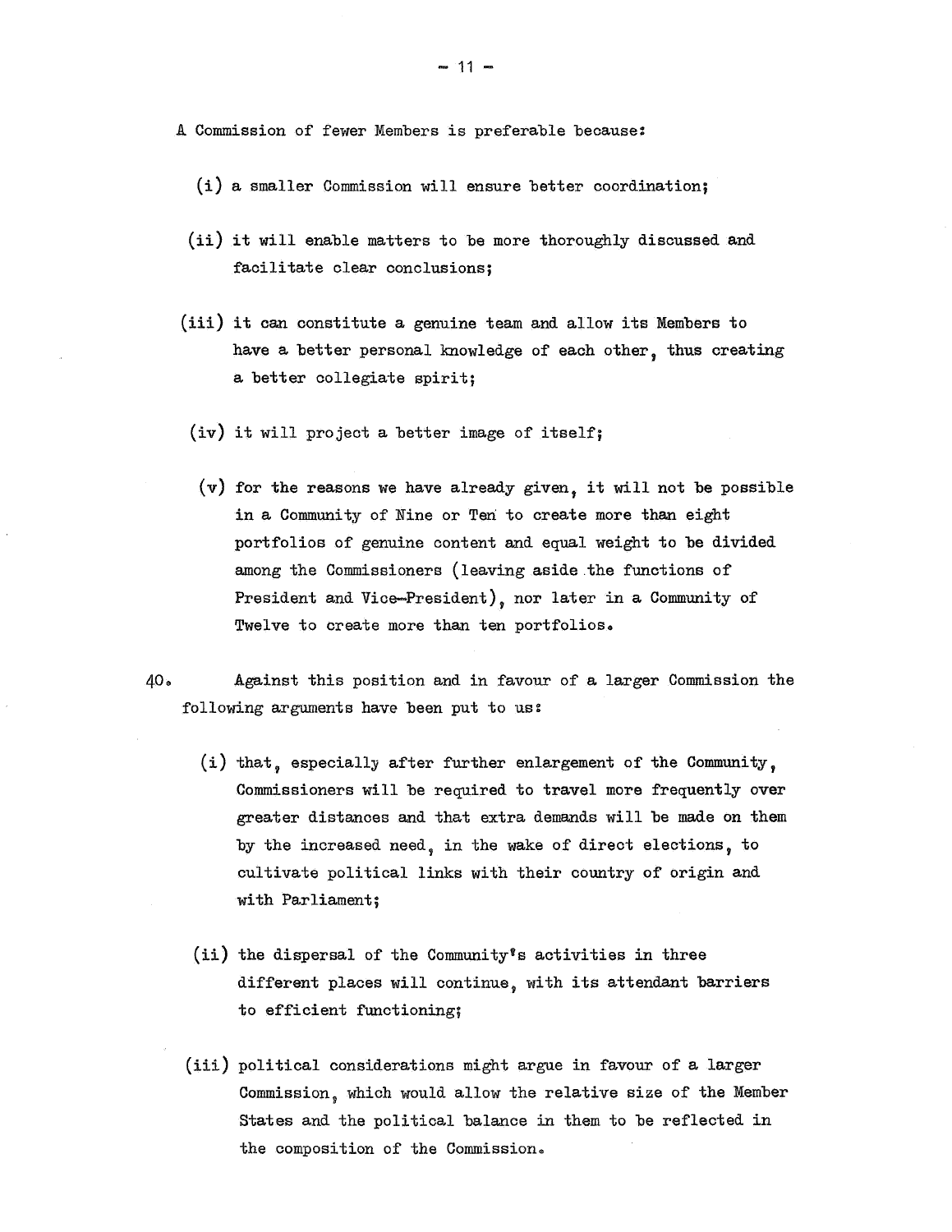- 41. The difficulties arising from the Commissioners<sup>?</sup> heavy workload can be countered by observing an order of priorities in their duties. The three tasks which should be given priority are work in the college, relations with the Council and relations with the Parliament. Other tasks, for example representative engagements in the home country, political contacts and preparing the ground for Commission proposals during tours of capitals , could be performed by making more use of high level cabinets, especially for political contacts, and by upgrading the role of the Directors-General to relieve Members of certain tasks directly concerned with the management of their portfolios..
- 42.. As regards the political arguments , we note that the Treaties specifically provide for national weighting in two Community institutions , in the Council by weighted voting and in the Parliament by differentiated numbers of seats. No such specific provisions exist for the Commission and the Court which are both more particularly concerned with safeguarding the Community interest The assumption that Members of the Commission should in some way represent the points of view of the Member States whose nationals they are runs counter to their obligation of independence. Indeed, the Commission's role of defining the interest of the Community as such does not require the number of Members to be weighted by nationality. As regards the political composition of the college, it is up to goverrnnents to continue their previous practice of concertation.
- 43.. We therefore believe that the arguments for a small Commission of twelve Members (one from each Member State), must prevail over those for a larger Commission of, for example, seventeen Members.
- 44.. Since it can be fairly assumed that all three candidate countries will become Members of the Community during the lifetime of the next Commission (1981-1985), the principle that the Commission should be composed of not more than one Member from each Member State should be applied from its inception in January 1981 , which coincides with the entry of Greece. Thus, for the period before further enlargement,